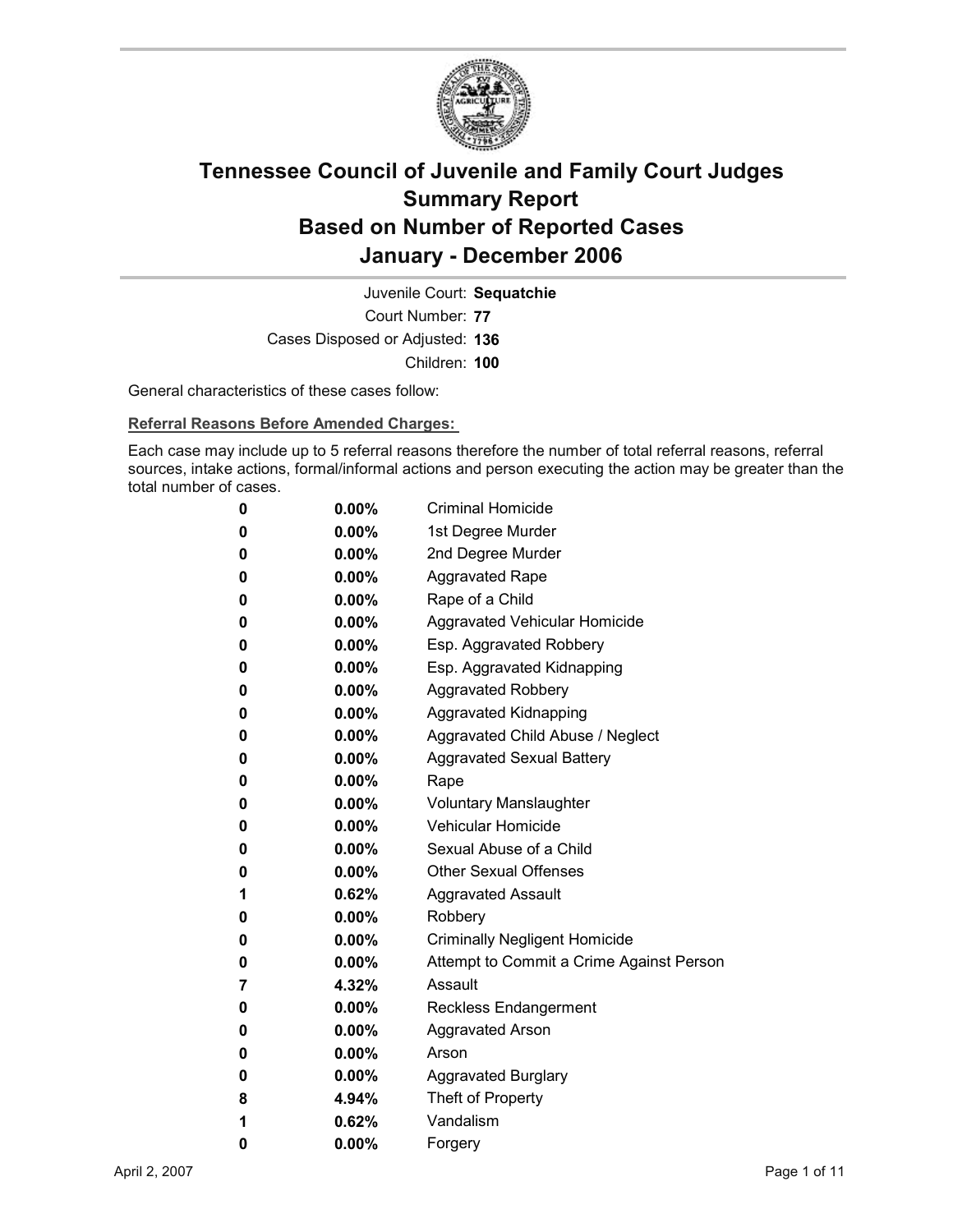

Court Number: **77** Juvenile Court: **Sequatchie** Cases Disposed or Adjusted: **136**

Children: **100**

### **Referral Reasons Before Amended Charges:**

Each case may include up to 5 referral reasons therefore the number of total referral reasons, referral sources, intake actions, formal/informal actions and person executing the action may be greater than the total number of cases.

| 0  | 0.00%    | <b>Worthless Checks</b>                                     |
|----|----------|-------------------------------------------------------------|
| 0  | 0.00%    | Illegal Possession / Fraudulent Use of Credit / Debit Cards |
| 6  | 3.70%    | <b>Burglary</b>                                             |
| 0  | $0.00\%$ | Unauthorized Use of a Vehicle                               |
| 0  | 0.00%    | <b>Cruelty to Animals</b>                                   |
| 0  | $0.00\%$ | Sale of Controlled Substances                               |
| 0  | $0.00\%$ | <b>Other Drug Offenses</b>                                  |
| 7  | 4.32%    | Possession of Controlled Substances                         |
| 0  | 0.00%    | <b>Criminal Attempt</b>                                     |
| 0  | $0.00\%$ | Carrying Weapons on School Property                         |
| 1  | 0.62%    | Unlawful Carrying / Possession of a Weapon                  |
| 5  | 3.09%    | <b>Evading Arrest</b>                                       |
| 0  | $0.00\%$ | Escape                                                      |
| 0  | $0.00\%$ | Driving Under Influence (DUI)                               |
| 10 | 6.17%    | Possession / Consumption of Alcohol                         |
| 1  | 0.62%    | Resisting Stop, Frisk, Halt, Arrest or Search               |
| 0  | $0.00\%$ | <b>Aggravated Criminal Trespass</b>                         |
| 0  | $0.00\%$ | Harassment                                                  |
| 0  | $0.00\%$ | Failure to Appear                                           |
| 0  | $0.00\%$ | Filing a False Police Report                                |
| 0  | 0.00%    | Criminal Impersonation                                      |
| 7  | 4.32%    | <b>Disorderly Conduct</b>                                   |
| 0  | 0.00%    | <b>Criminal Trespass</b>                                    |
| 1  | 0.62%    | <b>Public Intoxication</b>                                  |
| 0  | $0.00\%$ | Gambling                                                    |
| 13 | 8.02%    | <b>Traffic</b>                                              |
| 0  | $0.00\%$ | <b>Local Ordinances</b>                                     |
| 1  | 0.62%    | Violation of Wildlife Regulations                           |
| 0  | 0.00%    | Contempt of Court                                           |
| 0  | $0.00\%$ | <b>Violation of Probation</b>                               |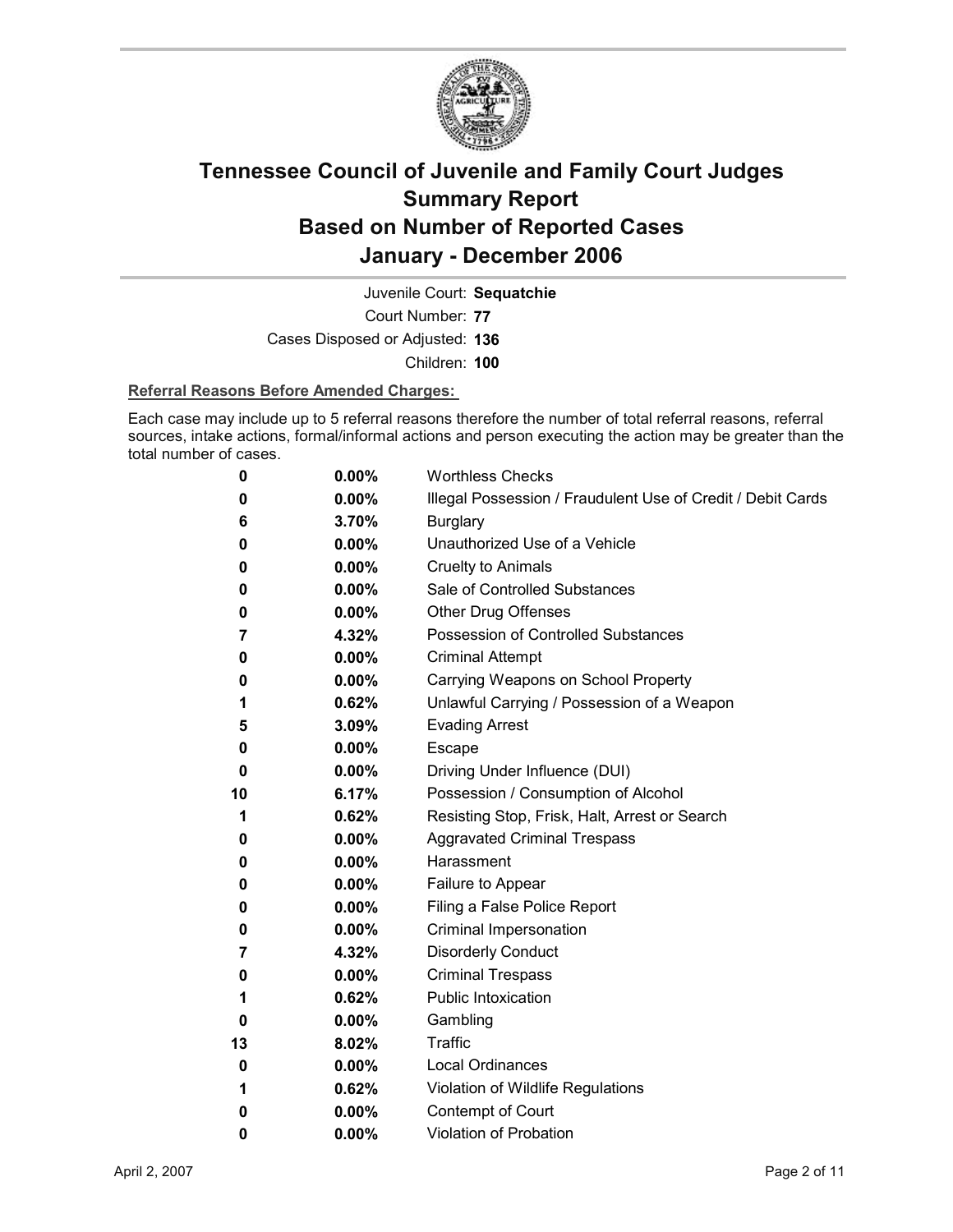

Court Number: **77** Juvenile Court: **Sequatchie** Cases Disposed or Adjusted: **136** Children: **100**

### **Referral Reasons Before Amended Charges:**

Each case may include up to 5 referral reasons therefore the number of total referral reasons, referral sources, intake actions, formal/informal actions and person executing the action may be greater than the total number of cases.

| 162         | 100.00%  | <b>Total Referrals</b>                |
|-------------|----------|---------------------------------------|
| 1           | 0.62%    | Other                                 |
| 0           | 0.00%    | <b>Consent to Marry</b>               |
| 0           | $0.00\%$ | <b>Request for Medical Treatment</b>  |
| 0           | 0.00%    | Child Support                         |
| 0           | 0.00%    | Paternity / Legitimation              |
| 0           | 0.00%    | Visitation                            |
| 12          | 7.41%    | Custody                               |
| 47          | 29.01%   | <b>Foster Care Review</b>             |
| 1           | 0.62%    | <b>Administrative Review</b>          |
| 3           | 1.85%    | <b>Judicial Review</b>                |
| 0           | 0.00%    | Violation of Informal Adjustment      |
| 0           | 0.00%    | Violation of Pretrial Diversion       |
| 0           | 0.00%    | <b>Termination of Parental Rights</b> |
| $\mathbf 2$ | 1.23%    | Dependency / Neglect                  |
| 0           | 0.00%    | <b>Physically Abused Child</b>        |
| 0           | 0.00%    | Sexually Abused Child                 |
| 0           | 0.00%    | <b>Violation of Curfew</b>            |
| 0           | 0.00%    | Violation of a Valid Court Order      |
| 2           | 1.23%    | Possession of Tobacco Products        |
| 0           | 0.00%    | Out-of-State Runaway                  |
| 0           | 0.00%    | In-State Runaway                      |
| 19          | 11.73%   | Truancy                               |
| 6           | 3.70%    | <b>Unruly Behavior</b>                |
| 0           | 0.00%    | Violation of Aftercare                |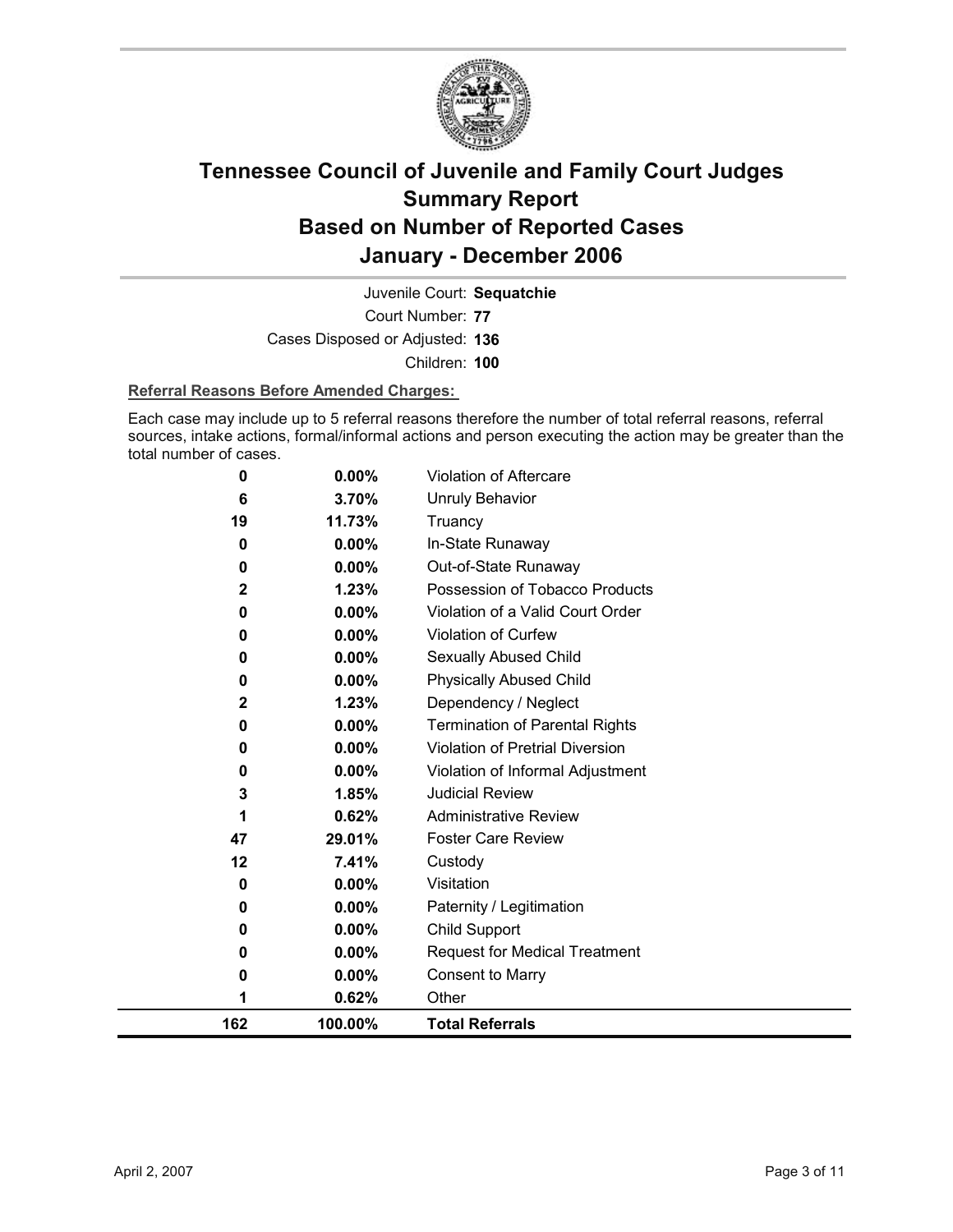

|                            | Juvenile Court: Sequatchie      |                                   |  |  |  |
|----------------------------|---------------------------------|-----------------------------------|--|--|--|
|                            | Court Number: 77                |                                   |  |  |  |
|                            | Cases Disposed or Adjusted: 136 |                                   |  |  |  |
|                            | Children: 100                   |                                   |  |  |  |
| <b>Referral Sources: 1</b> |                                 |                                   |  |  |  |
| 65                         | 40.12%                          | Law Enforcement                   |  |  |  |
| 14                         | 8.64%                           | Parents                           |  |  |  |
| 4                          | 2.47%                           | <b>Relatives</b>                  |  |  |  |
| 0                          | $0.00\%$                        | Self                              |  |  |  |
| 22                         | 13.58%                          | School                            |  |  |  |
| $\bf{0}$                   | 0.00%                           | <b>CSA</b>                        |  |  |  |
| 52                         | 32.10%                          | <b>DCS</b>                        |  |  |  |
| 1                          | 0.62%                           | Other State Department            |  |  |  |
| 0                          | 0.00%                           | <b>District Attorney's Office</b> |  |  |  |
| 0                          | 0.00%                           | <b>Court Staff</b>                |  |  |  |
| 0                          | 0.00%                           | Social Agency                     |  |  |  |
| 0                          | 0.00%                           | <b>Other Court</b>                |  |  |  |
| 4                          | 2.47%                           | Victim                            |  |  |  |
| 0                          | $0.00\%$                        | Child & Parent                    |  |  |  |
| 0                          | 0.00%                           | Hospital                          |  |  |  |
| 0                          | 0.00%                           | Unknown                           |  |  |  |
| $\mathbf 0$                | 0.00%                           | Other                             |  |  |  |
| 162                        | 100.00%                         | <b>Total Referral Sources</b>     |  |  |  |

### **Age of Child at Referral: 2**

| 100 | 100.00%  | <b>Total Child Count</b> |  |
|-----|----------|--------------------------|--|
| 0   | $0.00\%$ | Unknown / Not Reported   |  |
| 0   | $0.00\%$ | Ages 19 and Over         |  |
| 26  | 26.00%   | Ages 17 through 18       |  |
| 29  | 29.00%   | Ages 15 through 16       |  |
| 19  | 19.00%   | Ages 13 through 14       |  |
| 12  | 12.00%   | Ages 11 through 12       |  |
| 14  | 14.00%   | Ages 10 and Under        |  |
|     |          |                          |  |

<sup>1</sup> If different than number of Referral Reasons (162), verify accuracy of your court's data.

<sup>2</sup> One child could be counted in multiple categories, verify accuracy of your court's data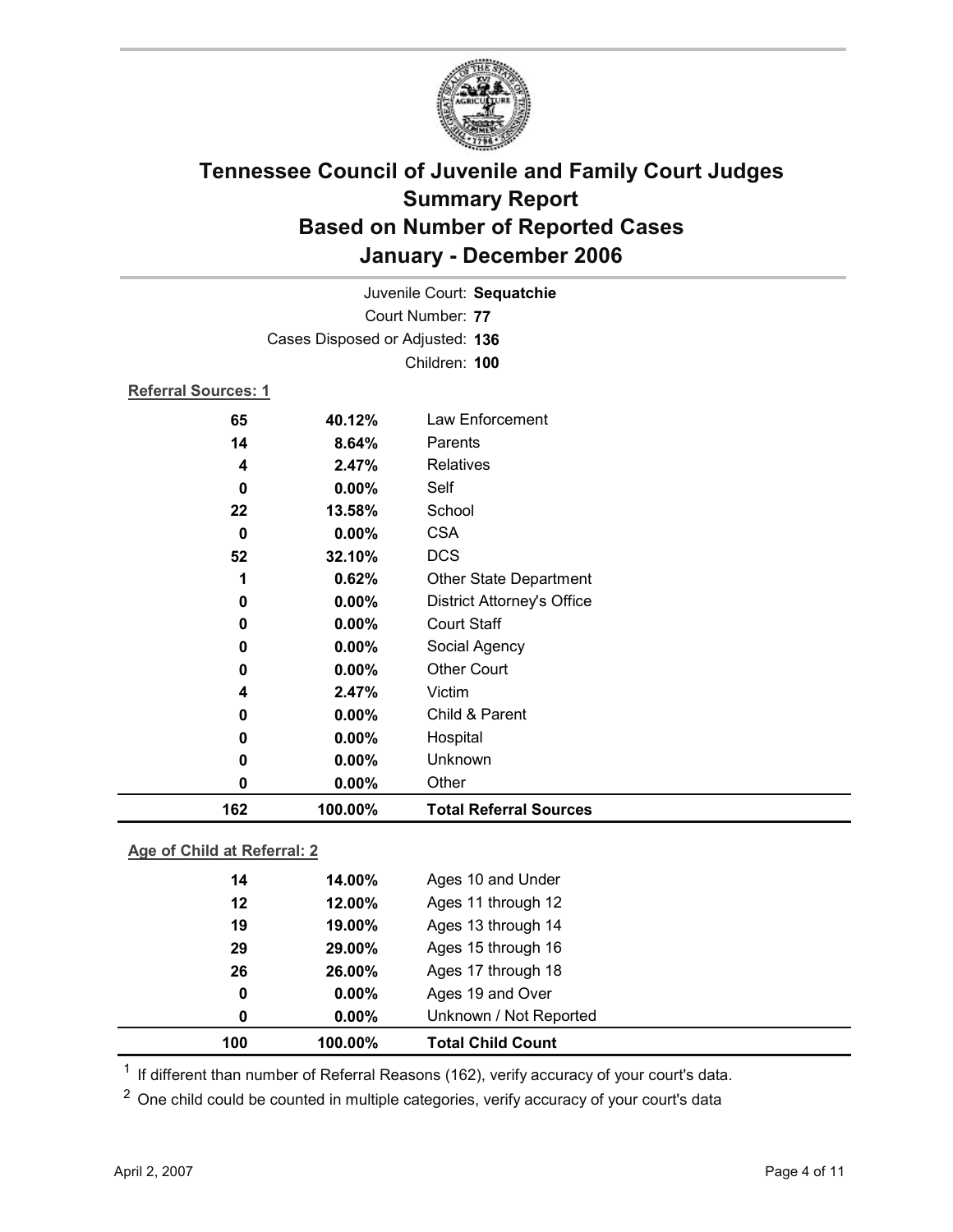

|                                         | Juvenile Court: Sequatchie      |                          |  |  |
|-----------------------------------------|---------------------------------|--------------------------|--|--|
|                                         | Court Number: 77                |                          |  |  |
|                                         | Cases Disposed or Adjusted: 136 |                          |  |  |
|                                         |                                 | Children: 100            |  |  |
| Sex of Child: 1                         |                                 |                          |  |  |
| 64                                      | 64.00%                          | Male                     |  |  |
| 36                                      | 36.00%                          | Female                   |  |  |
| $\bf{0}$                                | 0.00%                           | Unknown                  |  |  |
| 100                                     | 100.00%                         | <b>Total Child Count</b> |  |  |
| Race of Child: 1                        |                                 |                          |  |  |
| 100                                     | 100.00%                         | White                    |  |  |
| $\mathbf 0$                             | 0.00%                           | African American         |  |  |
| 0                                       | 0.00%                           | Native American          |  |  |
| 0                                       | 0.00%                           | Asian                    |  |  |
| 0                                       | 0.00%                           | Mixed                    |  |  |
| $\mathbf 0$                             | 0.00%                           | Unknown                  |  |  |
| 100                                     | 100.00%                         | <b>Total Child Count</b> |  |  |
| <b>Hispanic Origin: 1</b>               |                                 |                          |  |  |
| $\overline{\mathbf{3}}$                 | 3.00%                           | Yes                      |  |  |
| 97                                      | 97.00%                          | <b>No</b>                |  |  |
| $\mathbf 0$                             | 0.00%                           | Unknown                  |  |  |
| 100                                     | 100.00%                         | <b>Total Child Count</b> |  |  |
| <b>School Enrollment of Children: 1</b> |                                 |                          |  |  |
| 89                                      | 89.00%                          | Yes                      |  |  |
| 10                                      | 10.00%                          | No                       |  |  |
| 1                                       | 1.00%                           | Unknown                  |  |  |
| 100                                     | 100.00%                         | <b>Total Child Count</b> |  |  |
|                                         |                                 |                          |  |  |

 $1$  One child could be counted in multiple categories, verify accuracy of your court's data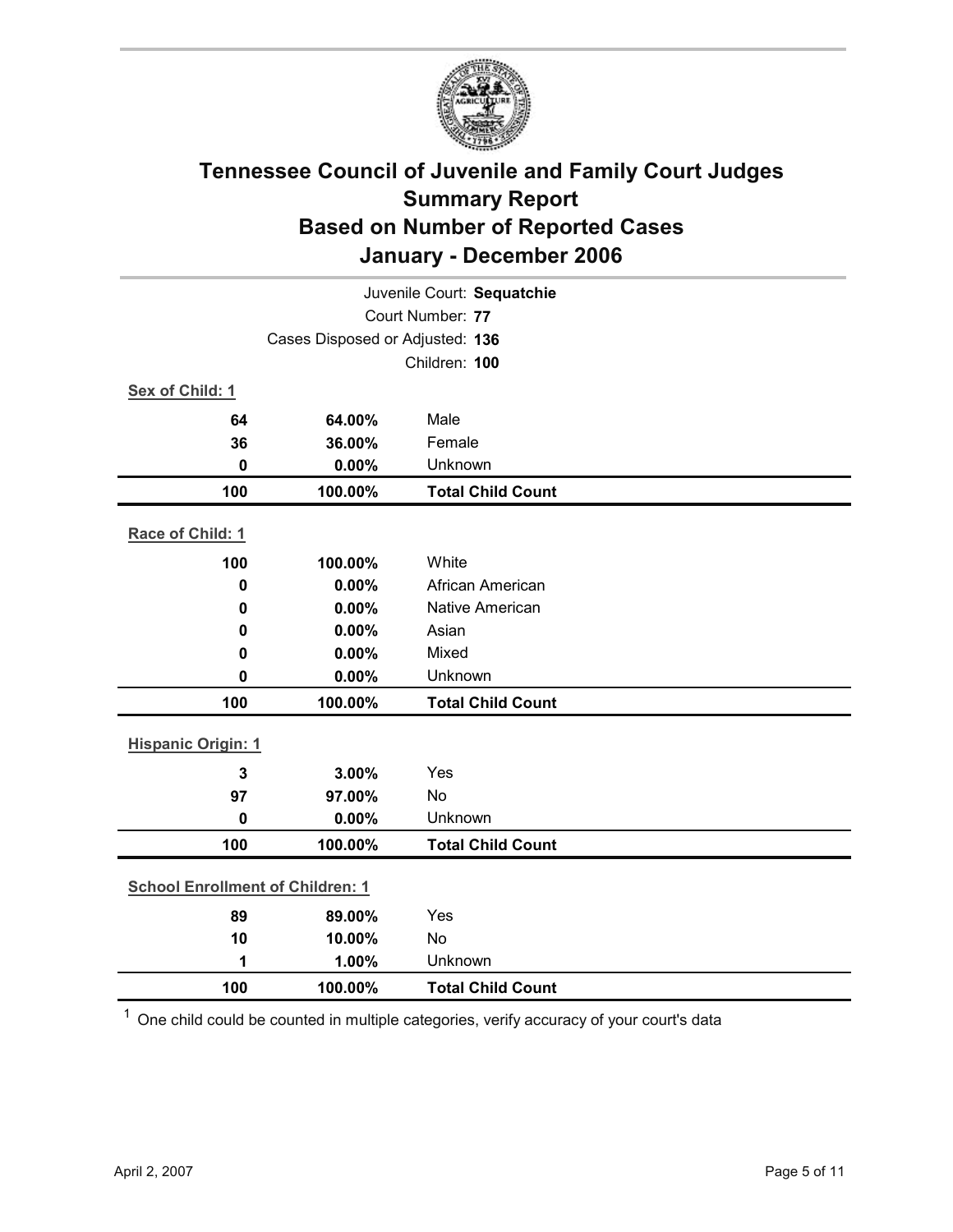

Court Number: **77** Juvenile Court: **Sequatchie** Cases Disposed or Adjusted: **136** Children: **100**

**Living Arrangement of Child at Time of Referral: 1**

| 100          | 100.00%  | <b>Total Child Count</b>     |
|--------------|----------|------------------------------|
| 0            | $0.00\%$ | Other                        |
| 0            | $0.00\%$ | Unknown                      |
| $\mathbf{2}$ | 2.00%    | Independent                  |
| 0            | $0.00\%$ | In an Institution            |
| $\mathbf{2}$ | $2.00\%$ | In a Residential Center      |
| 0            | $0.00\%$ | In a Group Home              |
| 11           | 11.00%   | With Foster Family           |
| 0            | $0.00\%$ | With Adoptive Parents        |
| 16           | 16.00%   | <b>With Relatives</b>        |
| 6            | $6.00\%$ | <b>With Father</b>           |
| 43           | 43.00%   | With Mother                  |
| 3            | $3.00\%$ | With Mother and Stepfather   |
| 2            | $2.00\%$ | With Father and Stepmother   |
| 15           | 15.00%   | With Both Biological Parents |
|              |          |                              |

### **Type of Detention: 2**

| 136 | 100.00%  | <b>Total Detention Count</b> |  |
|-----|----------|------------------------------|--|
| 0   | $0.00\%$ | Other                        |  |
| 123 | 90.44%   | Does Not Apply               |  |
| 0   | $0.00\%$ | Unknown                      |  |
| 0   | $0.00\%$ | <b>Psychiatric Hospital</b>  |  |
| 0   | $0.00\%$ | Jail - No Separation         |  |
| 1   | 0.74%    | Jail - Partial Separation    |  |
| 0   | $0.00\%$ | Jail - Complete Separation   |  |
| 12  | 8.82%    | Juvenile Detention Facility  |  |
| 0   | $0.00\%$ | Non-Secure Placement         |  |
|     |          |                              |  |

 $<sup>1</sup>$  One child could be counted in multiple categories, verify accuracy of your court's data</sup>

 $2$  If different than number of Cases (136) verify accuracy of your court's data.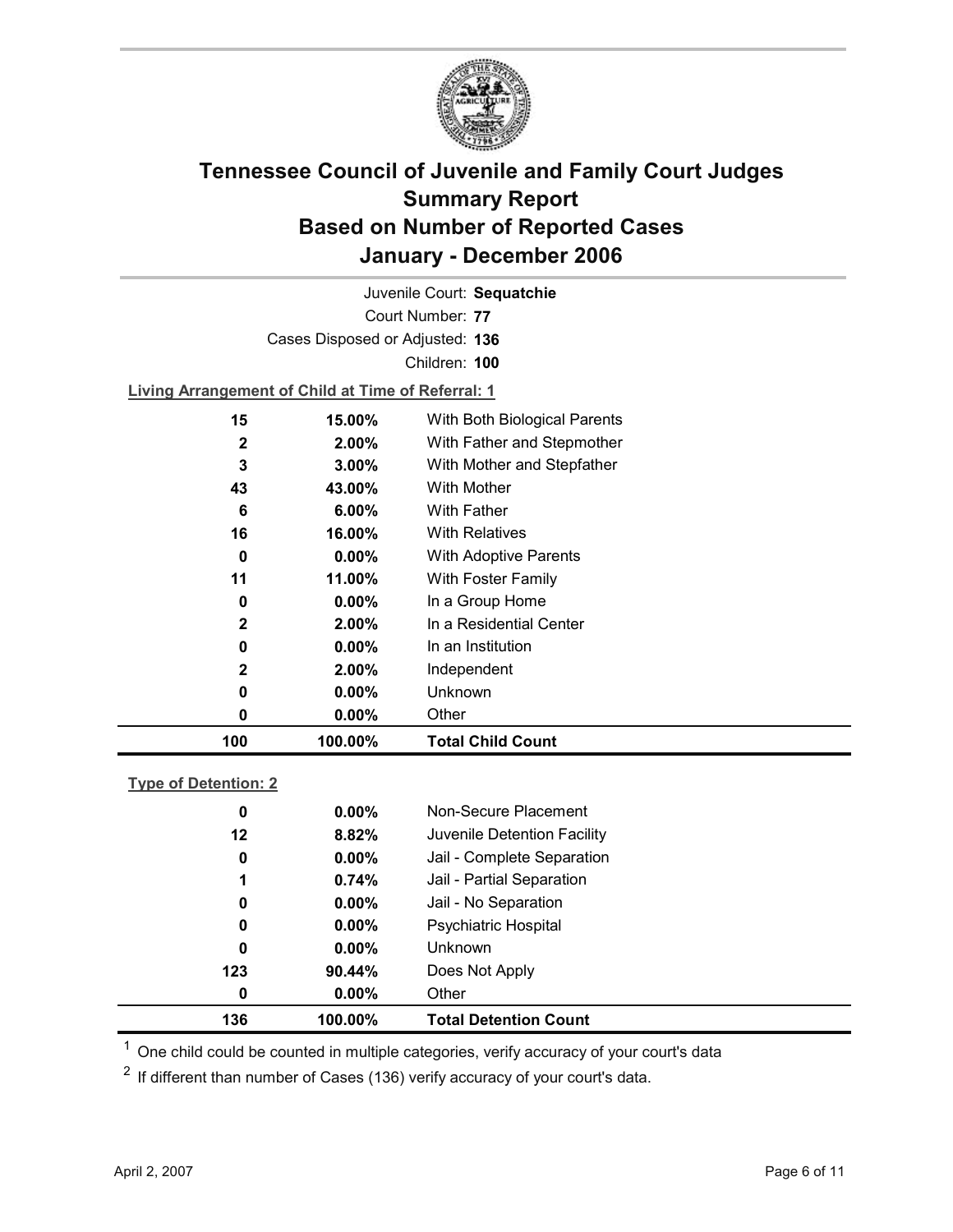

| Juvenile Court: Sequatchie |                                                    |                                      |  |  |
|----------------------------|----------------------------------------------------|--------------------------------------|--|--|
|                            | Court Number: 77                                   |                                      |  |  |
|                            | Cases Disposed or Adjusted: 136                    |                                      |  |  |
|                            |                                                    | Children: 100                        |  |  |
|                            | <b>Placement After Secure Detention Hearing: 1</b> |                                      |  |  |
| 8                          | 5.88%                                              | Returned to Prior Living Arrangement |  |  |
| 2                          | 1.47%                                              | Juvenile Detention Facility          |  |  |
| 0                          | $0.00\%$                                           | Jail                                 |  |  |
| 1                          | 0.74%                                              | Shelter / Group Home                 |  |  |
| 0                          | 0.00%                                              | <b>Foster Family Home</b>            |  |  |
| 1                          | 0.74%                                              | Psychiatric Hospital                 |  |  |
| 0                          | $0.00\%$                                           | Unknown / Not Reported               |  |  |
| 123                        | 90.44%                                             | Does Not Apply                       |  |  |
| 1                          | 0.74%                                              | Other                                |  |  |
|                            |                                                    |                                      |  |  |
| 136                        | 100.00%                                            | <b>Total Placement Count</b>         |  |  |
|                            |                                                    |                                      |  |  |
| <b>Intake Actions: 2</b>   |                                                    |                                      |  |  |
| 91                         | 56.17%                                             | <b>Petition Filed</b>                |  |  |
| 13                         | 8.02%                                              | <b>Motion Filed</b>                  |  |  |
| 29                         | 17.90%                                             | <b>Citation Processed</b>            |  |  |
| 0                          | $0.00\%$                                           | Notification of Paternity Processed  |  |  |
| 0                          | 0.00%                                              | Scheduling of Judicial Review        |  |  |
| 0                          | 0.00%                                              | Scheduling of Administrative Review  |  |  |
| 0                          | $0.00\%$                                           | Scheduling of Foster Care Review     |  |  |
| 0                          | 0.00%                                              | Unknown                              |  |  |
| 29                         | 17.90%                                             | Does Not Apply                       |  |  |
| 0<br>162                   | 0.00%<br>100.00%                                   | Other<br><b>Total Intake Count</b>   |  |  |

 $1$  If different than number of Cases (136) verify accuracy of your court's data.

 $2$  If different than number of Referral Reasons (162), verify accuracy of your court's data.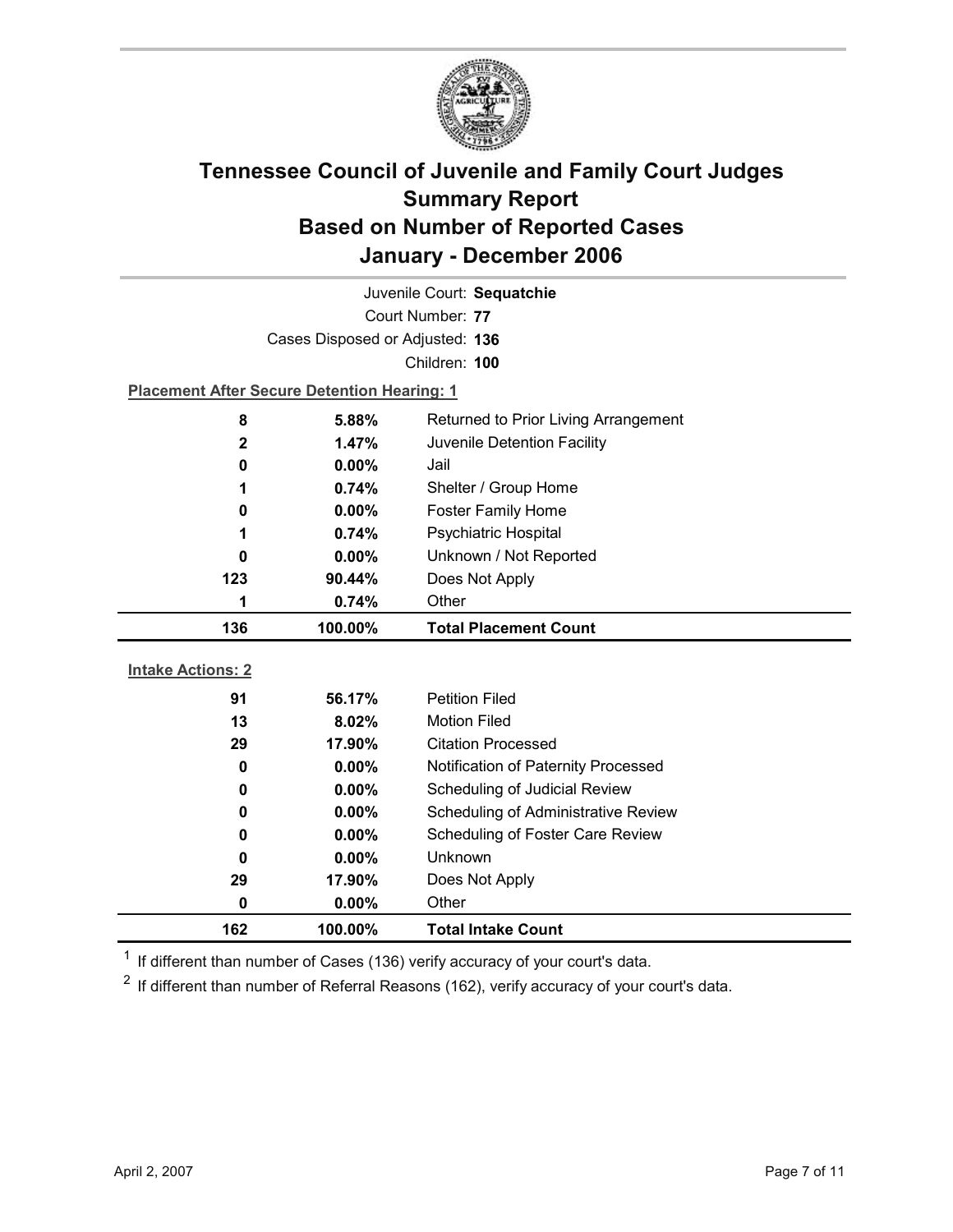

Court Number: **77** Juvenile Court: **Sequatchie** Cases Disposed or Adjusted: **136** Children: **100**

### **Last Grade Completed by Child: 1**

| 0           | 0.00%                                   | Too Young for School         |  |
|-------------|-----------------------------------------|------------------------------|--|
| 0           | 0.00%                                   | Preschool                    |  |
| $\mathbf 2$ | 2.00%                                   | Kindergarten                 |  |
| 1           | 1.00%                                   | 1st Grade                    |  |
| 0           | 0.00%                                   | 2nd Grade                    |  |
| 2           | 2.00%                                   | 3rd Grade                    |  |
| 4           | 4.00%                                   | 4th Grade                    |  |
| 5           | 5.00%                                   | 5th Grade                    |  |
| 6           | 6.00%                                   | 6th Grade                    |  |
| 11          | 11.00%                                  | 7th Grade                    |  |
| 9           | 9.00%                                   | 8th Grade                    |  |
| 23          | 23.00%                                  | 9th Grade                    |  |
| 10          | 10.00%                                  | 10th Grade                   |  |
| 20          | 20.00%                                  | 11th Grade                   |  |
| $\mathbf 0$ | 0.00%                                   | 12th Grade                   |  |
| 0           | 0.00%                                   | Non-Graded Special Ed        |  |
| 1           | 1.00%                                   | <b>GED</b>                   |  |
| 0           | 0.00%                                   | Graduated                    |  |
| 3           | 3.00%                                   | <b>Never Attended School</b> |  |
| 3           | 3.00%                                   | Unknown                      |  |
| 0           | 0.00%                                   | Other                        |  |
| 100         | 100.00%                                 | <b>Total Child Count</b>     |  |
|             | <b>Enrolled in Special Education: 1</b> |                              |  |
| 28          | 28.00%                                  | Yes                          |  |

| 100 | 100.00% | <b>Total Child Count</b> |  |
|-----|---------|--------------------------|--|
|     | 4.00%   | <b>Unknown</b>           |  |
| 68  | 68.00%  | No                       |  |

 $1$  One child could be counted in multiple categories, verify accuracy of your court's data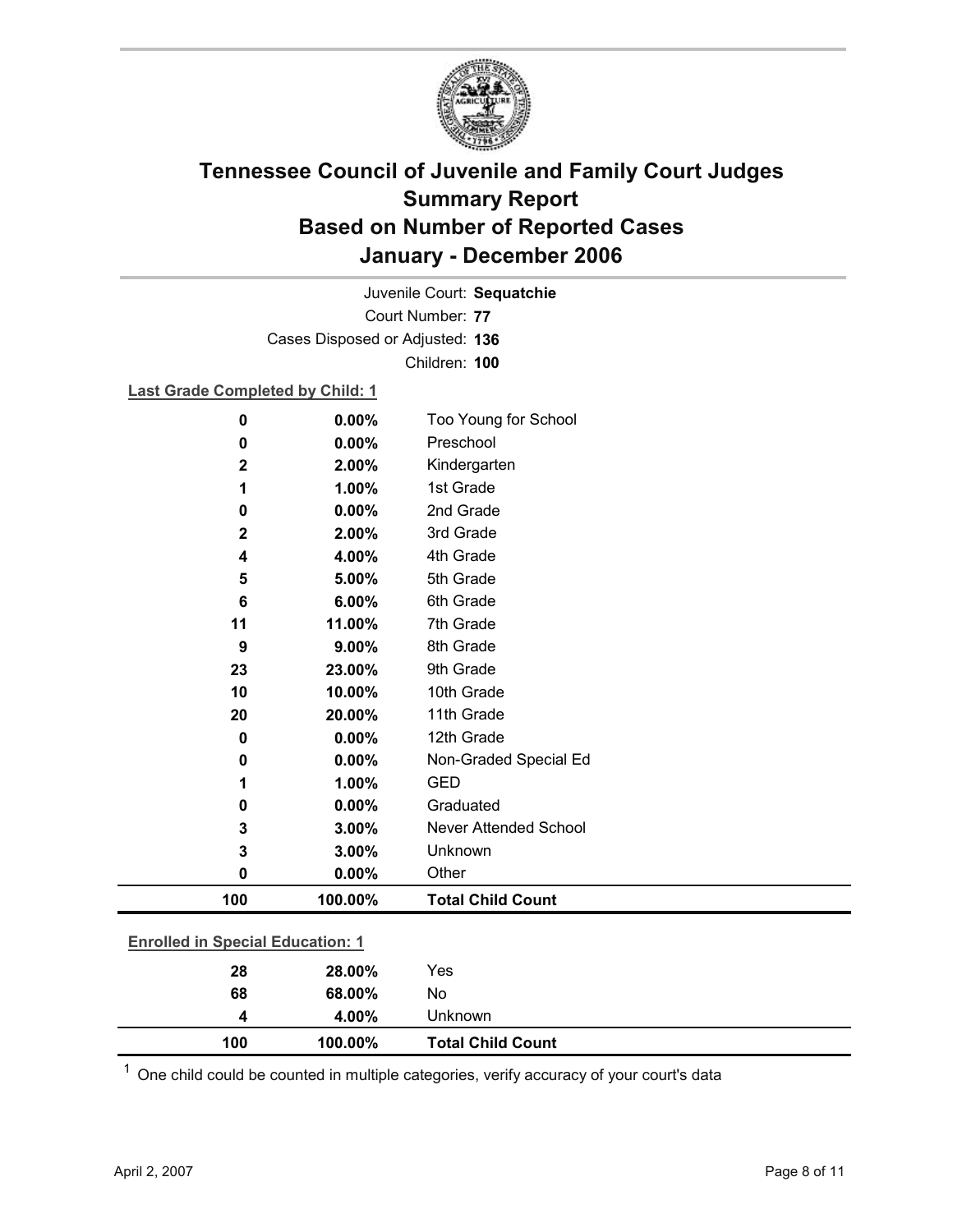

|                                 |          | Juvenile Court: Sequatchie |
|---------------------------------|----------|----------------------------|
|                                 |          | Court Number: 77           |
| Cases Disposed or Adjusted: 136 |          |                            |
|                                 |          | Children: 100              |
| <b>Action Executed By: 1</b>    |          |                            |
| 162                             | 100.00%  | Judge                      |
| 0                               | $0.00\%$ | Referee                    |
| $\boldsymbol{0}$                | $0.00\%$ | <b>YSO</b>                 |
| 0                               | $0.00\%$ | Other                      |
| 0                               | $0.00\%$ | Unknown / Not Reported     |
| 162                             | 100.00%  | <b>Total Action Count</b>  |

### **Formal / Informal Actions: 1**

| 0<br>0<br>0  | $0.00\%$<br>$0.00\%$<br>$0.00\%$ | Case Held Open<br>Other<br>Unknown / Not Reported |
|--------------|----------------------------------|---------------------------------------------------|
|              |                                  |                                                   |
|              |                                  |                                                   |
|              |                                  |                                                   |
|              | 27.78%                           | <b>Review Concluded</b>                           |
| 18           | 11.11%                           | <b>Special Proceeding</b>                         |
| $\bf{0}$     | $0.00\%$                         | Charges Cleared by Transfer to Adult Court        |
| 0            | $0.00\%$                         | Transfer to Adult Court Hearing                   |
| 0            | $0.00\%$                         | <b>Pretrial Diversion</b>                         |
| 0            | $0.00\%$                         | Informal Adjustment                               |
| 0            | $0.00\%$                         | <b>Complaint Substantiated Mentally III</b>       |
| 0            | $0.00\%$                         | <b>Complaint Substantiated Abused</b>             |
| $\mathbf{2}$ | 1.23%                            | Complaint Substantiated Dependent / Neglected     |
| 2            | 1.23%                            | <b>Complaint Substantiated Status Offender</b>    |
| 41           | 25.31%                           | <b>Complaint Substantiated Delinquent</b>         |
| 0            | $0.00\%$                         | Retired / Nolle Prosequi                          |
| 54           | $33.33\%$                        | Dismissed                                         |
|              | 45                               |                                                   |

 $1$  If different than number of Referral Reasons (162), verify accuracy of your court's data.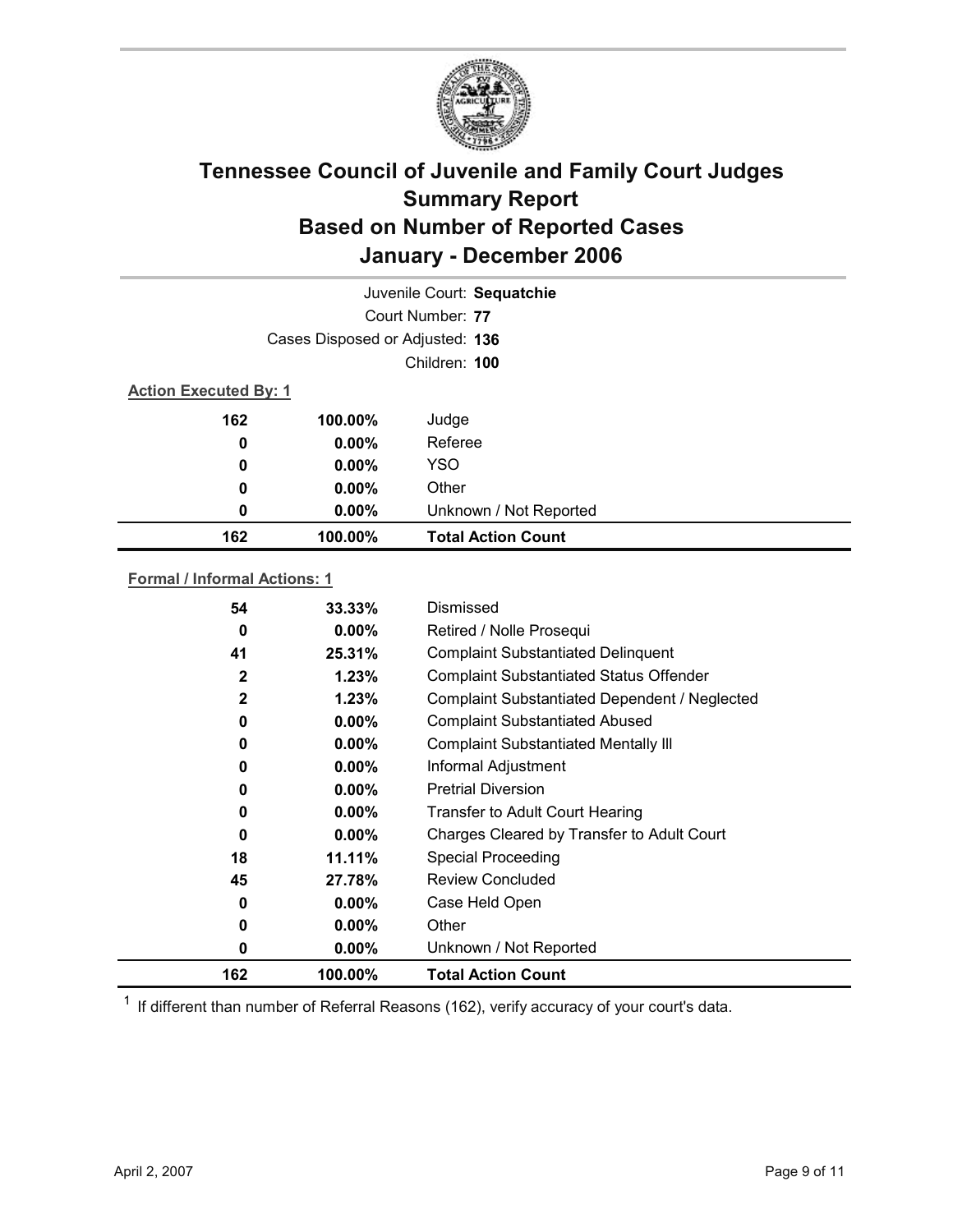

|                                 |                                                       | Juvenile Court: Sequatchie                           |  |
|---------------------------------|-------------------------------------------------------|------------------------------------------------------|--|
|                                 |                                                       | Court Number: 77                                     |  |
| Cases Disposed or Adjusted: 136 |                                                       |                                                      |  |
|                                 |                                                       | Children: 100                                        |  |
| <b>Case Outcomes:</b>           | There can be multiple outcomes for one child or case. |                                                      |  |
| 50                              | 23.04%                                                | <b>Case Dismissed</b>                                |  |
| 0                               | $0.00\%$                                              | Case Retired or Nolle Prosequi                       |  |
| 51                              | 23.50%                                                | Warned / Counseled                                   |  |
| 0                               | $0.00\%$                                              | Held Open For Review                                 |  |
| 0                               | 0.00%                                                 | Supervision / Probation to Juvenile Court            |  |
| 0                               | $0.00\%$                                              | <b>Probation to Parents</b>                          |  |
| 0                               | $0.00\%$                                              | Referral to Another Entity for Supervision / Service |  |
| 0                               | $0.00\%$                                              | Referred for Mental Health Counseling                |  |
| 0                               | $0.00\%$                                              | Referred for Alcohol and Drug Counseling             |  |
| 0                               | 0.00%                                                 | Referred to Alternative School                       |  |
| 0                               | $0.00\%$                                              | Referred to Private Child Agency                     |  |
| 1                               | 0.46%                                                 | Referred to Defensive Driving School                 |  |
| 0                               | 0.00%                                                 | Referred to Alcohol Safety School                    |  |
| 0                               | 0.00%                                                 | Referred to Juvenile Court Education-Based Program   |  |
| 0                               | $0.00\%$                                              | Driver's License Held Informally                     |  |
| 0                               | $0.00\%$                                              | <b>Voluntary Placement with DMHMR</b>                |  |
| 0                               | 0.00%                                                 | <b>Private Mental Health Placement</b>               |  |
| 0                               | $0.00\%$                                              | <b>Private MR Placement</b>                          |  |
| 0                               | 0.00%                                                 | Placement with City/County Agency/Facility           |  |
| 0                               | $0.00\%$                                              | Placement with Relative / Other Individual           |  |
| 6                               | 2.76%                                                 | Fine                                                 |  |
| 1                               | 0.46%                                                 | <b>Public Service</b>                                |  |
| 0                               | $0.00\%$                                              | Restitution                                          |  |
| 0                               | $0.00\%$                                              | <b>Runaway Returned</b>                              |  |
| 0                               | 0.00%                                                 | No Contact Order                                     |  |
| 0                               | 0.00%                                                 | Injunction Other than No Contact Order               |  |
| 0                               | 0.00%                                                 | <b>House Arrest</b>                                  |  |
| 0                               | $0.00\%$                                              | <b>Court Defined Curfew</b>                          |  |
| 0                               | 0.00%                                                 | Dismissed from Informal Adjustment                   |  |
| 0                               | $0.00\%$                                              | <b>Dismissed from Pretrial Diversion</b>             |  |
| 1                               | 0.46%                                                 | Released from Probation                              |  |
| 0                               | $0.00\%$                                              | <b>Transferred to Adult Court</b>                    |  |
| 0                               | $0.00\%$                                              | <b>DMHMR Involuntary Commitment</b>                  |  |